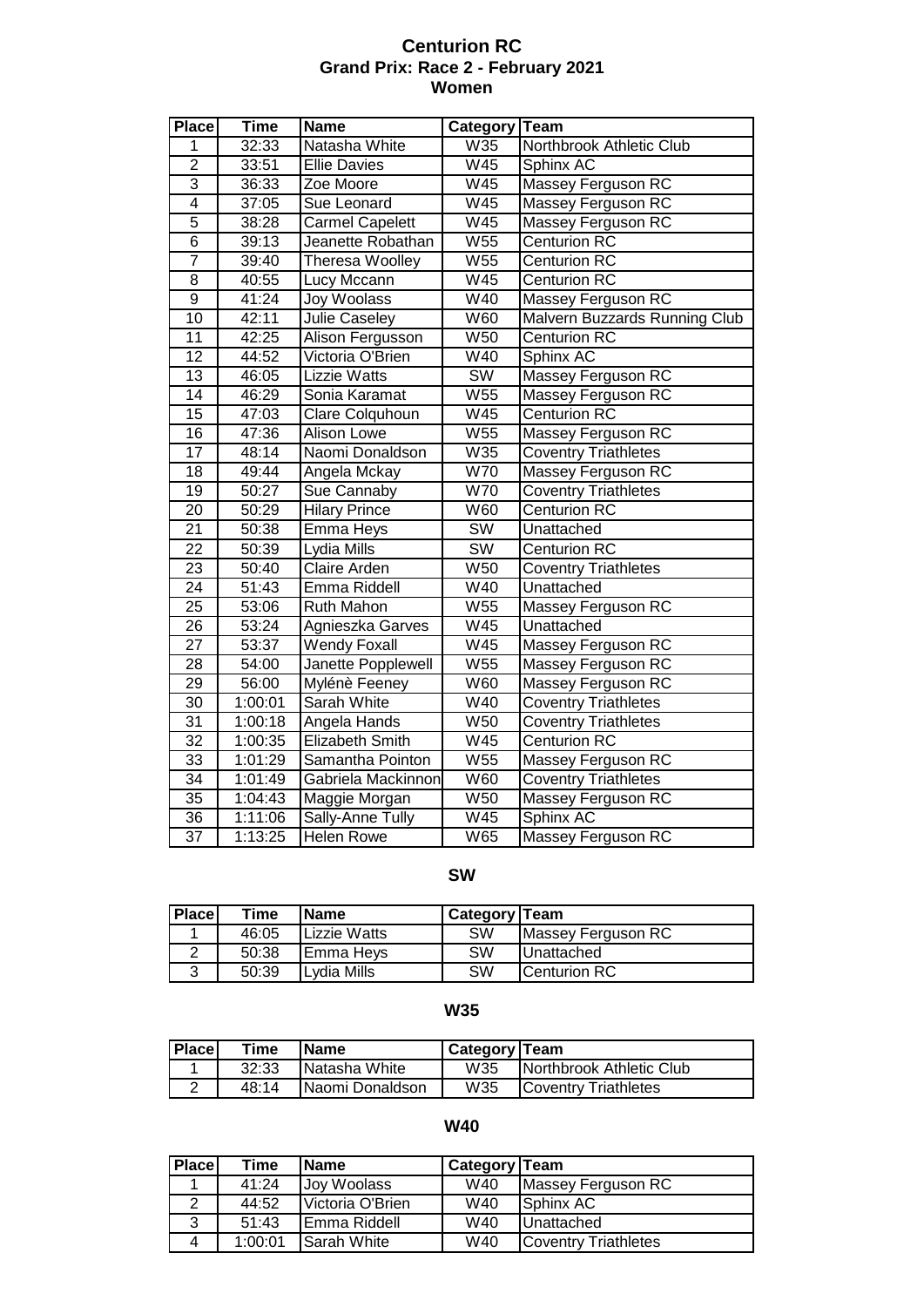**W45**

| <b>Place</b>         | <b>Time</b> | <b>Name</b>            | Category Team |                     |
|----------------------|-------------|------------------------|---------------|---------------------|
|                      | 33:51       | <b>Ellie Davies</b>    | W45           | Sphinx AC           |
| $\mathbf{2}^{\circ}$ | 36:33       | Zoe Moore              | W45           | Massey Ferguson RC  |
| 3                    | 37:05       | Sue Leonard            | W45           | Massey Ferguson RC  |
| 4                    | 38:28       | <b>Carmel Capelett</b> | W45           | Massey Ferguson RC  |
| 5                    | 40:55       | Lucy Mccann            | W45           | <b>Centurion RC</b> |
| 6                    | 47:03       | <b>Clare Colquhoun</b> | W45           | <b>Centurion RC</b> |
| 7                    | 53:24       | Agnieszka Garves       | W45           | Unattached          |
| 8                    | 53:37       | <b>Wendy Foxall</b>    | W45           | Massey Ferguson RC  |
| 9                    | 1:00:35     | Elizabeth Smith        | W45           | <b>Centurion RC</b> |
| 10                   | 1:11:06     | Sally-Anne Tully       | W45           | Sphinx AC           |

## **W50**

| <b>Place</b> | Time    | <b>Name</b>         | <b>Category Team</b> |                             |
|--------------|---------|---------------------|----------------------|-----------------------------|
|              | 42:25   | Alison Fergusson    | W <sub>50</sub>      | Centurion RC                |
| 2            | 50:40   | <b>Claire Arden</b> | W <sub>50</sub>      | <b>Coventry Triathletes</b> |
| 3            | 1:00:18 | Angela Hands        | W <sub>50</sub>      | Coventry Triathletes        |
| 4            | 1:04:43 | Maggie Morgan       | W <sub>50</sub>      | Massey Ferguson RC          |

### **W55**

| <b>Place</b> | Time    | <b>Name</b>        | Category Team   |                     |
|--------------|---------|--------------------|-----------------|---------------------|
|              | 39:13   | Jeanette Robathan  | W <sub>55</sub> | Centurion RC        |
| 2            | 39:40   | Theresa Woolley    | W55             | <b>Centurion RC</b> |
| 3            | 46:29   | Sonia Karamat      | W <sub>55</sub> | Massey Ferguson RC  |
| 4            | 47:36   | Alison Lowe        | W <sub>55</sub> | Massey Ferguson RC  |
| 5.           | 53:06   | <b>Ruth Mahon</b>  | W <sub>55</sub> | Massey Ferguson RC  |
| 6            | 54:00   | Janette Popplewell | W <sub>55</sub> | Massey Ferguson RC  |
| 7            | 1:01:29 | Samantha Pointon   | W <sub>55</sub> | Massey Ferguson RC  |

# **W60**

| <b>Place</b>   | Time    | lName                | Category Team |                               |
|----------------|---------|----------------------|---------------|-------------------------------|
|                | 42:11   | Julie Caseley        | W60           | Malvern Buzzards Running Club |
| $\mathcal{P}$  | 50:29   | <b>Hilary Prince</b> | W60           | Centurion RC                  |
| 3              | 56:00   | Mylénè Feeney        | W60           | Massey Ferguson RC            |
| $\overline{4}$ | 1:01:49 | Gabriela Mackinnon   | W60           | <b>Coventry Triathletes</b>   |

### **W65**

| <b>Place</b> | Time | <b>IName</b>       | Category   Team |                          |
|--------------|------|--------------------|-----------------|--------------------------|
|              |      | 1:13:25 Helen Rowe |                 | W65   Massey Ferguson RC |

### **W70**

| <b>Place</b> | Time  | <b>IName</b> | Category   Team |                             |
|--------------|-------|--------------|-----------------|-----------------------------|
|              | 49:44 | Angela Mckay | W70             | Massey Ferguson RC          |
|              | 50:27 | Sue Cannaby  | W70             | <b>Coventry Triathletes</b> |

## **Centurion RC**

| Place                | Time    | <b>Name</b>            | Category Team   |                     |
|----------------------|---------|------------------------|-----------------|---------------------|
|                      | 39:13   | Jeanette Robathan      | W <sub>55</sub> | <b>Centurion RC</b> |
| $\mathbf{2}^{\circ}$ | 39:40   | Theresa Woolley        | W <sub>55</sub> | <b>Centurion RC</b> |
| 3                    | 40:55   | Lucy Mccann            | W45             | <b>Centurion RC</b> |
| 4                    | 42:25   | Alison Fergusson       | W <sub>50</sub> | <b>Centurion RC</b> |
| 5                    | 47:03   | Clare Colquhoun        | W45             | <b>Centurion RC</b> |
| 6                    | 50:29   | <b>Hilary Prince</b>   | W60             | <b>Centurion RC</b> |
| 7                    | 50:39   | Lydia Mills            | <b>SW</b>       | <b>Centurion RC</b> |
| 8                    | 1:00:35 | <b>Elizabeth Smith</b> | W45             | <b>Centurion RC</b> |